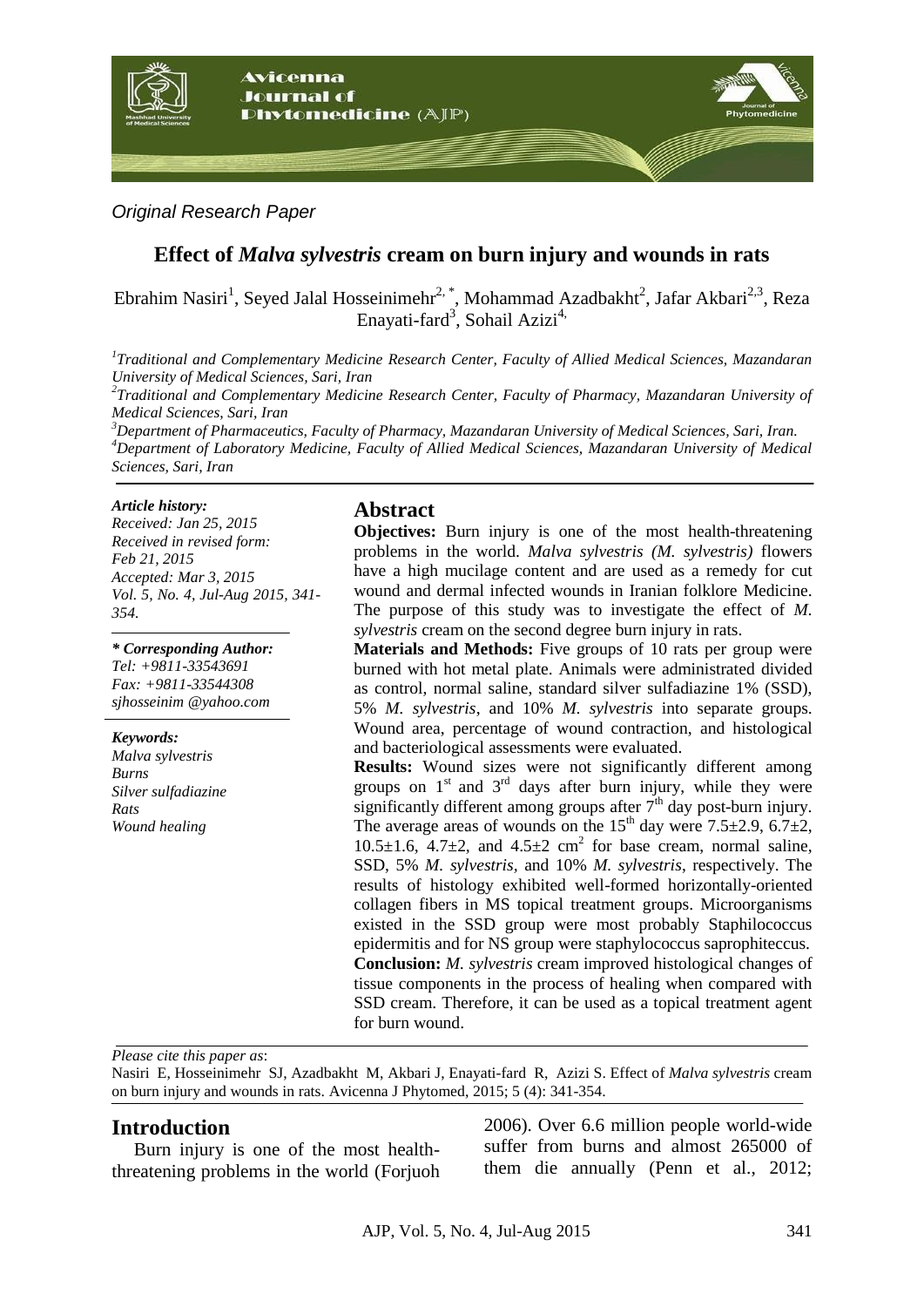Mogosanu et al., 2013). About 1% of all deaths is related to burn injuries (Sadeghi-Bazargani and Mohammadi 2012). Prevention and management of wound infection are a major factor in wound care. There are many topical agents which are used for burn wound treatment (Khorasani et al., 2009; Hosseinimehr et al., 2010). The most important treatment for burn wound is silver sulfadiazine 1% cream (SSD) with antibacterial activity (Miller et al., 2012 ). SSD may cause side effects such as neutropenia, erythema multiforme, crystalluria, methemoglobinemia (Chung and Herbert 2001; Fong and Wood 2006; Beheshti et al., 2013), and delay wound healing. It is cautioned that SSD cream should not be used for long time on extended wounds (Atiyeh et al., 2007; Khorasani et al., 2009; Yaman et al., 2010). Wound healing process consists of inflammation, re-epithelialization, granulation, neovascularization, and wound contraction. Several natural products have been used for the management of burn wounds that could be considered as an alternative source of treatment of burn wounds. These products have been offered as more effective and cheaper treatment agents (Süntar et al., 2010; Nasiri et al., 2014; Bahramsoltani et al., 2014).

*Malva sylvestris* (Malvaceae), usually known as common mallow, is a native plant to Europe, North Africa, and Asia (Barros et al., 2010). In Iran, *M. sylvestris* is known as "Panirak" in folklore. *M*. *sylvestris* has high mucilage content and polysaccharides that are used for many purposes (Aliasl 2013; Samavati and Manoochehrizade 2013; Usami et al., 2013).This plant has antiulcerogenic activity which is probably related to its high mucilage content. (Samavati and Manoochehrizade 2013). *M*. *sylvestris* is consumed as a vegetable in Iran. The plant flowers are used as a remedy for cut wound, dermal infected wounds, eczema, and inflammatory disease such as gastritis, bronchitis (Pirbalouti et al., 2009) (Samavati and Manoochehrizade 2013), and rheumatism (Conforti et al., 2008) and is recommended for acne and skin care (Barros, Carvalho et al., 2010). Other properties of this plant were reported to be diuretic, laxative, spasmolytic, lenitive, choleretic, and antioxidant effects. *M. sylvestris* contains polyphenols, vitamin C, vitamin E, β-carotene (Barros, Carvalho et al., 2010), anthoc vanidines. et al., 2010), anthocyanidines, naphthoquinones, flavonoids or mucilaginous polysaccharides, tetrahydroxylated linear diterpene, monoterpenes, and phenol derivatives (Cutillo et al., 2006; Veshkorova et al., 2010; Razavi et al., 2011). Dellagreca et al. isolated eleven compounds from aqueous extracts of *M. sylvestris* such as 4 ydroxybenzoic acid, 4-methoxybenzoic acid, ferulic acid, methyl 2 hydroxydihydrocinnamate, and scopoletin as well as malvone A, 2-methyl-3 methoxy-5, and 6-dihydroxy-1,4 naphthoquinone (Pirbalouti et al. 2009, Dellagreca et al. 2009; Pirbalouti, Yousefi et al., 2009); DellaGreca et al., 2009). Gasparetto reported additional therapeutic properties related to flowers and aerial parts of *M. sylvestris* such as anti-inflammatory, anticancer, positive effectiveness on gingivitis, abscesses, tooth pain, urological disease, insect bites, and ulcerous wounds (Gasparetto et al., 2012).

The purpose of this study was to investigate the effect of *M. sylvestris* cream on the second degree burn wounds and compare its results with silver sulfadiazine in rats.

# **Material and Methods Plant material**

*M. sylvestris* flowers were procured from a herbal drug market (Sari, Iran) on September 2013. This herb was confirmed by a senior botanist, Prof. Mohammad Azadbakht, Department of Pharmacognosy, Faculty of pharmacy, Sari, Iran, and a voucher specimen (no. 1002) was deposited at the Department of Pharmacognosy, Mazandaran University of Medical Sciences. The flowers of *M. sylvestris* were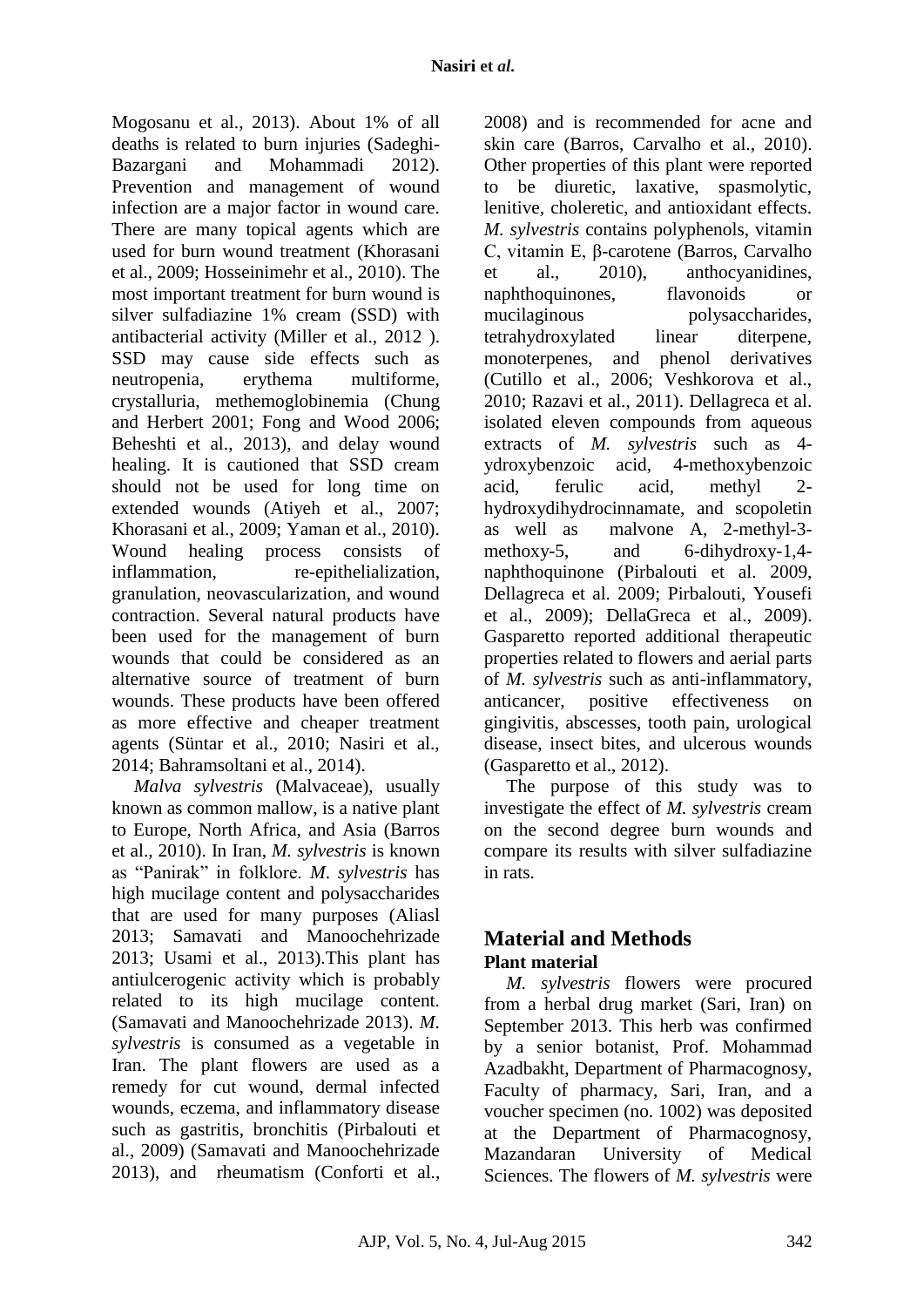dried at room temperature and powdered in a grinder. Aqueous ethanol (70%) was added to the powdered flowers and the mixture was kept at room temperature for 72 hours (Pirbalouti et al. 2009). After filtration, the solution was concentrated to dryness in reduced pressure under a rotary evaporator. Extract yield was 9.68% w/w. Hydro alcoholic extract of herbal flowers was dried to a powder with the use of a freeze dryer.

## **Formulation of** *M. sylvestris* **cream**

The *M. sylvestris* extract was mixed with liquid paraffin (5 g), stearyl alcohol (5 g), cetyl alcohol  $(5 \text{ g})$ , and span  $60 (0.7 \text{ g})$  at 70 ˚C. It was prepared by adding tween 80  $(1.8 \text{ g})$ , propyl  $(0.015 \text{ g})$ , methyl paraben (0.025 g), and glycerin (7g) in distillated 20.5 ml water and was heated to  $70^{\circ}$ C. This formulation was prepared according to result of the previous studies and performed seven times formulation laboratory experience (Pirbalouti et al. 2009). Then, aqueous phase and oil phase were mixed and homogenized for 15 minutes. The cream was allowed to cool down at room temperature while being homogenized. The concentrations of *M. sylvestris* extract were 10% and 5% in topical creams. All formulations were stored at 4, 25, and 40  $\degree$ C for two weeks and then the stability was evaluated. Consistency and uniformity of creams as well as inseparability of the aqueous and oil phase at different times were observed.

# **Animal study**

The ethical and research committee of Mazandaran University of Medical Sciences approved the experimental protocol. All animals were obtained from animal house of the Mazandaran University of Medical Sciences. Male rats (n=50) weighing 160-200 grams, average age 10 weeks, were used and housed under standard condition at room temperature with a 12-h light/dark cycle, temperature approximately 22-23 ˚C for one week prior to the start of the experiment. Animals were allowed free access to laboratory food and water *ad libitum*. Each rat was weighted and anesthetized by intraperitoneally injection of 50 mg/kg sodium thiopental. Dorsum was shaved using an electric clipper and 70% alcohol was used to disinfect the dorsal area. Deep anesthetized rats were kept in a prone position. A deep second degree burn wound was induced by a hot metallic device (diameter:  $5 \times 2.5$  cm<sup>2</sup>) warmed for 5 minutes within boiling water and put for 10 seconds on the dorsum of rat skin with an equal weight and pressure (Sayar et al., 2014; Akhoondinasab et al., 2014; Haghdoost et al., 2013). All animals were resuscitated with injection of 5 ml normal saline after burning. The burned animals were randomly divided into five groups of ten rats. Group 1 (NS) was control and rats were only washed with normal saline during dressing without any topical treatment. Group 2 was treated with base cream (BC) without any effective agent. Group 3 was treated with SSD 1% (Behvarzan Pharmaceutical Company, Iran). Animals in groups 4 and 5 were treated with 5% and 10% *M. sylvestris* cream. After topical application of creams, the wound was covered with the sterile plain gauze for 24 hours. The wound area was daily washed with normal saline in all groups, and then was dressed with cream for each group. In order to quantify the rate of wound healing, the wound area was evaluated using a ruler in 1, 3, 7, 10, 15, 20, 25 30, and 35 days after burn injury. The wound area was displayed as cm<sup>2</sup>. The area of wounds at each day was determined by a formula, which represented the area (cm<sup>2</sup> ) by length and latitude rectangular. The rectangle area was calculated with length  $\times$  width. Wound contraction was expressed as a reduction in percentage of original wound size. Percentage wound contraction on day  $X = [(area on day 0$ open area on day X) /area on day  $0 \times 100$ (Tavares Pereira et al., 2012). Moreover, scales for the burn wound healing were evaluated according to histopathological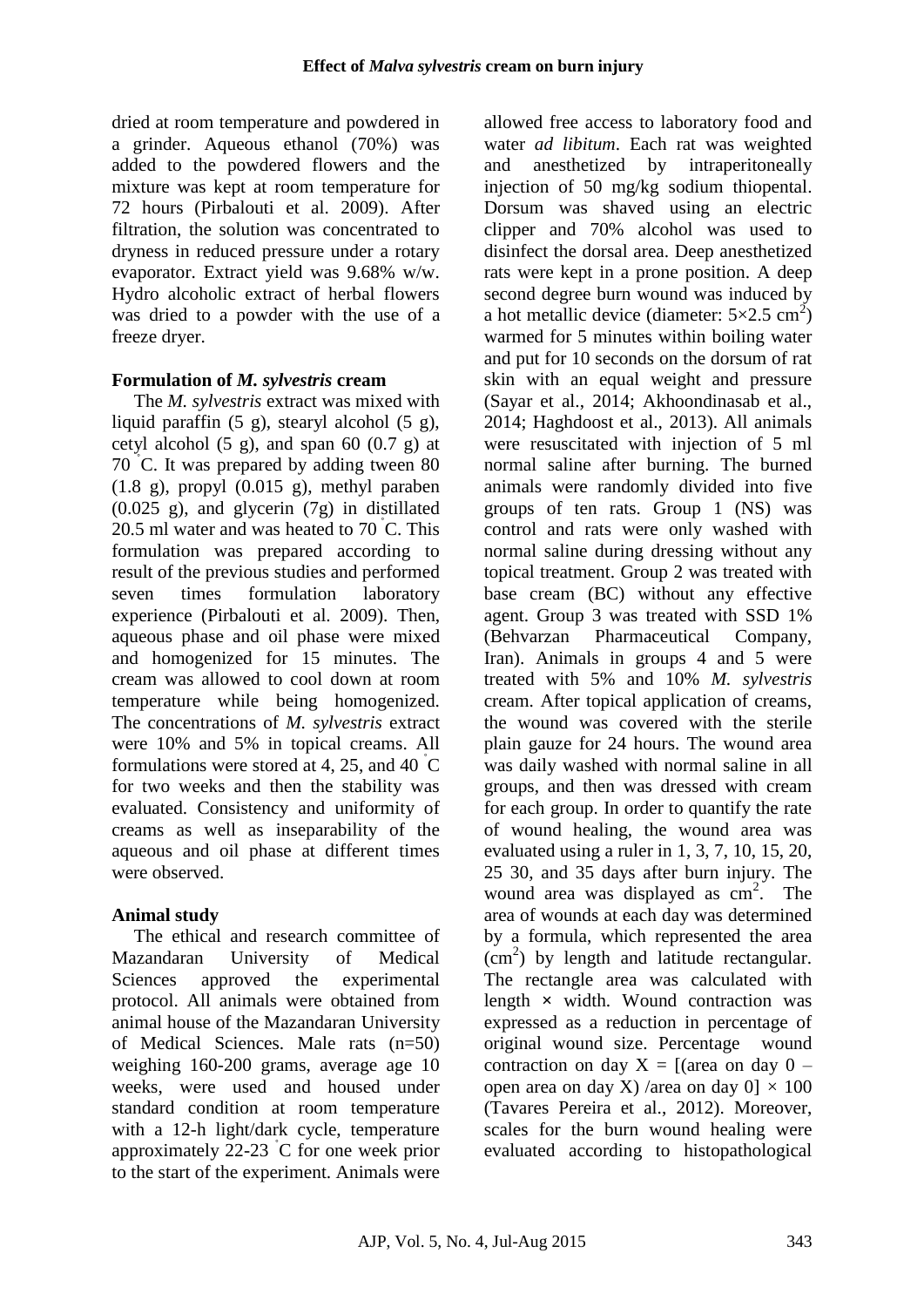components in all the groups (Haghdoost et al., 2013; Oliveira et al., 2013).

# **Histological study**

Histological examinations of wound repair process were performed in 8 and 21 days after burn injury. After incision, samples were full thickness with 3 mm thickness. The samples were kept in formalin 10%. Tissue incisions were prepared in 5 micron thickness and were stained with hematoxylin-eosin and also specific collagen fibers staining. Masson trichrome stain was used for the examination of density of collagen fibers and blood vessel. Angiogenesis assessment (neovascularization), fibroblastic proliferation and presence of collagen fibers, re-epithelialization, complete healing, and infiltration of inflammatory cell were evaluated in tissue sections. Horizontal section of the microscopic high power field (HPF) was evaluated. Average value of the results of 10 HPF microscopic fields was calculated. The score were calculated as follow:

0 or (-) score was defined as the absence of vessels and cells such as macrophage in each HPF.

Angiogenesis of mild score was defined by the presence of 1 to 2 vessels, and for the cell study, it was defined as the presence of 1-2 cells such as macrophages which scored, 1 or  $(+)$ .

Moderate score was  $2$  or  $(++)$ , which meant the presence of 3-4 vessels for angiogenesis and 3-4 cells for cell study in each HPF.

Severe condition was  $3 \text{ score}$  or  $(++)$ which was the presence of 5 or more cells or vessels in HPF.

Polymorphonuclear leukocytes (PNM) were used to assess pathological changes. These tissue sections were assessed by a pathologist blinded to the treatment assignment.

Histological criteria were defined according to a modified scoring system for surgical wound healing taken from previous studies (Velnar and Bailey, 2009; Tavares Pereira et al., 2012; Haghdoost et al., 2013; Akhoondinasab et al., 2014).

The sum of scores for wound healing was divided into three categories: extent of granulation tissue was scored based on seven parameters (the re-epithelization was monitored by evaluation of six components. The sum of scores for re-epithelization had a range from 0 to 18. Eighteen was the highest degree of re-epithelization on the 8<sup>th</sup> day and the new dermis was evaluated with five components. The sum of scores for granulation state was a range from -3 to 18. Eighteen was the highest degree of granulation tissue formation on the 8 days after burn injury. The sum of the scores for re-epithelization was a range from 0 to 18.

New dermis was evaluated with five components. The sum of the scores was between 0 and 15. The score for the best condition for new dermis was 15 in 21 days after burn injury. Each part of the categories or each component scored 0-3. The complete healing was evaluated on  $21<sup>st</sup>$ day after burn injury. The sum of the scores for wound healing was devided into four groups as follow:  $0 =$  no healing,  $(1-5) =$ low,  $(6-10)$  = moderate healing, and  $(11-$ 15) = good healing). According to mathematical logic, the sum of the scales for each part of histopathological evaluation was devided into three groups: extent of granulation, new dermis, and reepithelization. These criteria which were used as histological scores of wound healings are summarized in Table 1. This scoring system was used to determine the healing grade in each treatment group sample (Tavares Pereira et al., 2012; Edraki et al., 2014)*.*

# **Microbiological evaluation**

Swabs were taken from the wounds during dressing change on  $4<sup>th</sup>$  and  $8<sup>th</sup>$  days. The collected swabs were immediately transferred to the laboratory for microbial tests. In the quantitative count study, 0.5 ml of normal saline was added to each sample tube. Each sample dilution was spread onto blood agar and MacConkey agar, and the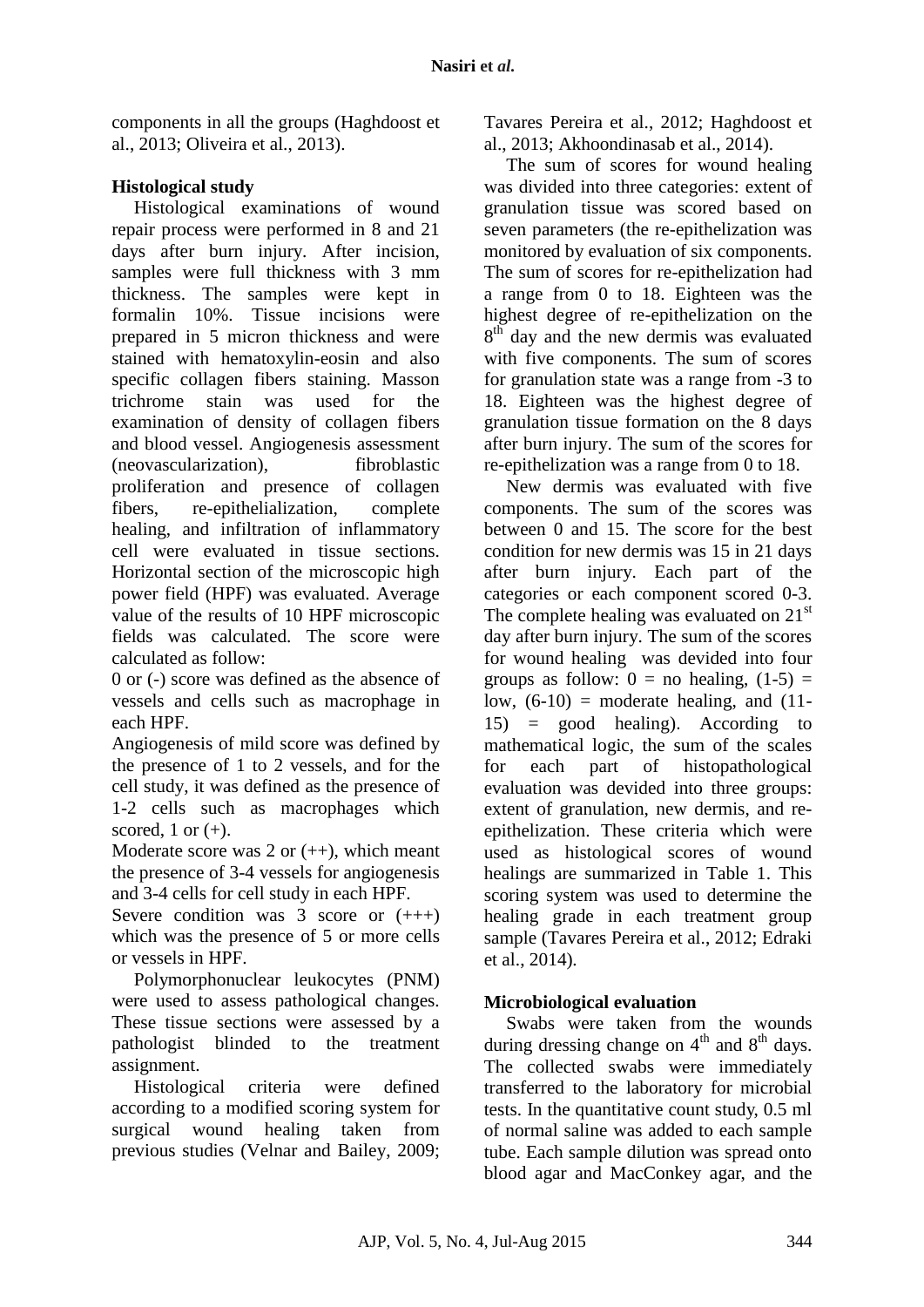plates were incubated at 37 °C for 24 hours and then the degree of contamination of injuries was evaluate. Diagnostic test for the colonies was applied to Novobiocin test.

Table 1. Scales for the burn wound healing according to histopathological components in M. *sylvestris* and control groups of second-degree burn.

| Sum of components variables     | <b>Difinition of Scales</b> |
|---------------------------------|-----------------------------|
| 1- Extent of granulation tissue | $(-3-0)$ = not healing      |
| (7 parameters) $[(-3) -18]$     | $(1-4) =$ low               |
|                                 | $(5-12)$ = moderate healing |
|                                 | $(13-18)$ = good wound      |
|                                 | healing                     |
| 2-re-epithelization             | $0 = not$ healing           |
| $(6$ parameters) $[0-18]$       | $(1-6) =$ low               |
|                                 | $(7-12)$ = moderate healing |
|                                 | $(13-18)$ = good wound      |
|                                 | healing                     |
| 3-new dermis (5 parameters)     | $0 = \text{not}$ healing    |
| $[0-15]$                        | $(1-5) =$ low               |
|                                 | $(6-10)$ = moderate healing |
|                                 | $(11-15)$ = good wound      |
|                                 | healing                     |
| 4-Sum of three components       | $[(-3) - 0]$ = not healing  |
|                                 | $[1 - 18] = low$            |
|                                 | $(19-37)$ = moderate        |
|                                 | healing                     |
|                                 | $(38-57)$ = good wound      |
|                                 | healing                     |

#### **Wound observation**

Wound sites were assessed daily. Macroscopic visual evaluation was measured by direct observation of wounds during dressing each day. Tissue inflammation was evaluated by studying edema, secretion, redness, dark secretion or pus and wound bleeding, blistering, swelling, crust, during dressing at which follow-up visit, and wound area was recorded as being absent, redness, edema, or dirty and with light or dark secretion. The wound contraction was also evaluated .

### **Statistical analysis**

Statistical analysis was carried out using the SPSS (Version 15) software. The data were tested for normality. One-way analysis of variance (ANOVA) was used for comparing quantity variables in the groups, followed by a post hoc multiple comparing test. Kruskal Wallis H test was used for qualitative variables between groups. The difference data were considered significant at p<0.05.

## **Results**

The effect of burn injury on losing weight of rats is shown in Table 2. No significant differences were observed between *M. sylvestris* and control groups in the loss of weight after burn injury. Skin wound area was measured at 1, 3, 7, 10, 15, 20, 25, 30, and 35 days after the burn injury.

The average area of wound on the  $7<sup>th</sup>$ day was  $11.4\pm3.7$ ,  $10.6\pm2.7$ ,  $13\pm1.6$ ,  $10\pm3$ , and  $8.7\pm1.8$  cm<sup>2</sup> in base cream, NS, SSD, 5% *M. sylvestris,* and 10% *M. sylvestris* creams, respectively  $(p<0.05)$ . The wound size had normal distribution which was shown using one-sample Kolmogorov-Smirnov test. Wound sizes were not significantly different between groups on 1<sup>st</sup> and 3<sup>rd</sup> days after burn injury. Wound area was significantly different between groups on  $7<sup>th</sup>$  day of the post-burn injury and following multiple comparison Dunnett post hoc test showed that *M. sylvestris* 10% cream group exhibited lower wound size compared to SSD  $(p<0.05)$ . There were not any significant differences between 5% *M. sylvestris*, 10% *M. sylvestris* and the base cream (Table 3).

Table 2. Mean weights (gram) of the rats after burn injury in different groups.

| Group      | $\mathbf{u}^{\mathrm{m}}$ day | 3 <sup>th</sup> dav | $7th$ day    | $15^{\mathrm{th}}$ dav | $20th$ day   | $25th$ day   |
|------------|-------------------------------|---------------------|--------------|------------------------|--------------|--------------|
| BC         | $184 \pm 16$                  | $182 + 15$          | $190 \pm 14$ | $203 \pm 15$           | $215 \pm 19$ | $224 \pm 20$ |
| N/S        | $183 \pm 15$                  | $180+16$            | $184 + 14$   | $206+10$               | $212 \pm 13$ | $216 \pm 16$ |
| <b>SSD</b> | $185 \pm 12$                  | $182 + 11$          | $185 \pm 12$ | $195+12$               | $207+15$     | $216 \pm 13$ |
| MS5%       | $186 \pm 19$                  | $185 \pm 16$        | $195 + 24$   | $201 \pm 25$           | $215 \pm 18$ | $224 \pm 18$ |
| MS1%       | $184 + 17$                    | $183 + 17$          | $187+19$     | $201+16$               | $214+11$     | $229+9$      |
| p value*   | 0.991                         | 0.956               | 0.678        | 0.766                  | 0.801        | 0.739        |

BC: Base cream, N/S: Normal saline, SSD: Silver sulfadiazine, MS: *M. sylvestris*

\*p value of differences between groups.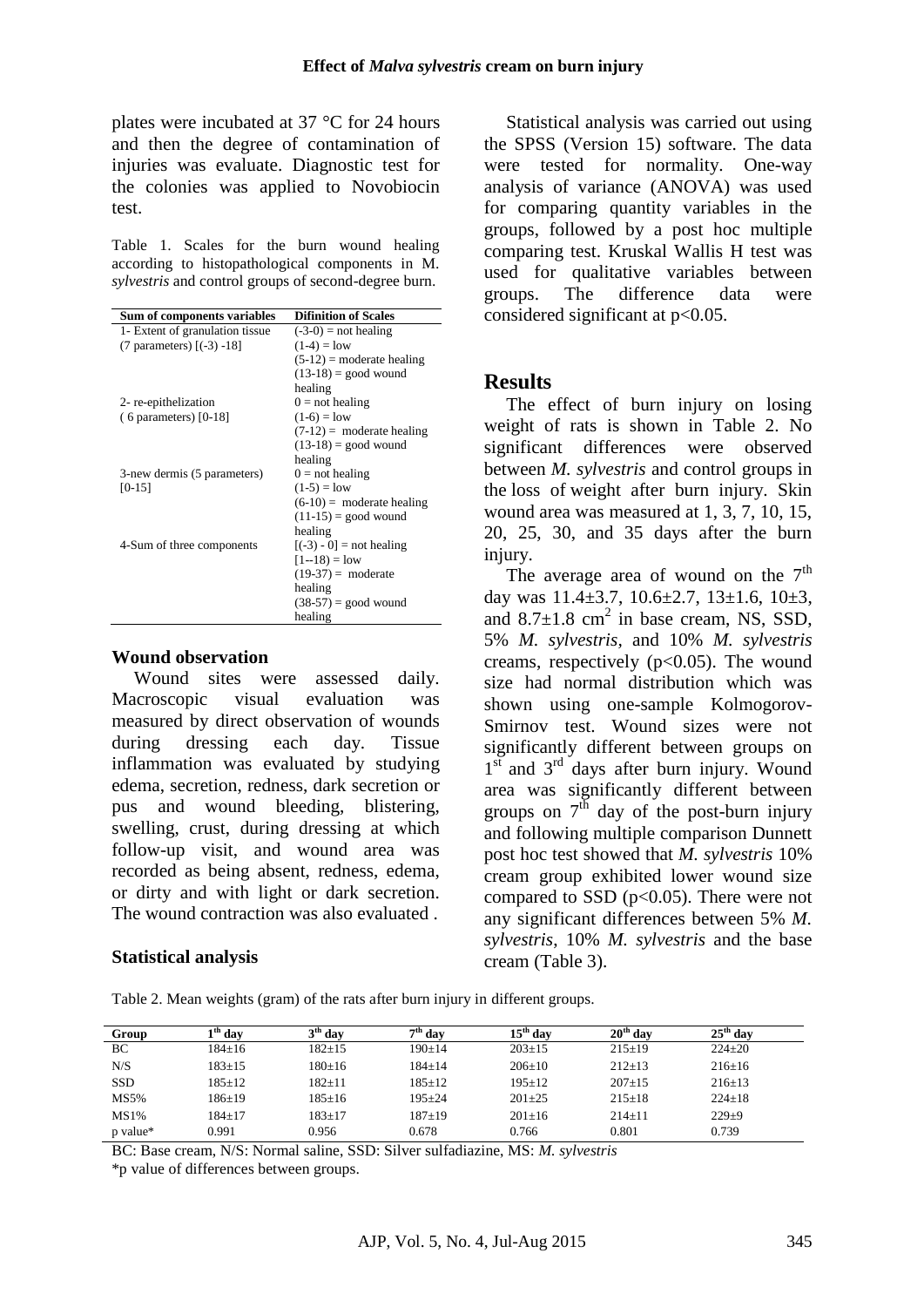| Group         | $1st$ day    | $3rd$ day    | $7th$ day      | $10th$ day    | $15th$ day    | $20th$ day    | $25th$ day      | $30th$ day    |
|---------------|--------------|--------------|----------------|---------------|---------------|---------------|-----------------|---------------|
| BC            | $12.5+3$     | $13.3 \pm 3$ | $11.4 \pm 3.7$ | $10.8 + 3$    | $7.5 \pm 2.9$ | $5 + 1.7$     | $1.4 \pm 0.8$   | $0.4 \pm 0.5$ |
| N/S           | $11.8 + 2.4$ | $12.6 + 2.1$ | $10.6 + 2.7$   | $9 + 3.1$     | $6.7 + 2$     | $4.4 \pm 2$   | $1\pm0.8$       | $0.2 \pm 0.3$ |
| <b>SSD 1%</b> | $13.3 + 2.5$ | $13.3 + 2.5$ | $13+1.6$       | $12.6 + 2$    | $10.5 + 1.6$  | $5.5 \pm 1.5$ | $3.1 \pm 1.3$   | $1.8 + 0.7$   |
| MS 5%         | $12.9 + 3.2$ | $13.5 \pm 3$ | $10\pm3$       | $9.7 \pm 2.6$ | $4.7 + 2$     | $0.8 + 0.7$   | $0.41 \pm 0.44$ | $\theta$      |
| MS<br>10%     | $11.6 + 2.4$ | $12+1.9$     | $8.7 + 1.8$    | $8.4 \pm 2$   | $4.5 \pm 2$   | $0.4 \pm 0.5$ | $\mathbf{0}$    | $\mathbf{0}$  |
| $p$ value*    | 0.575        | 0.675        | 0.014          | 0.011         | 0.001         | 0.001         | 0.001           | 0.001         |

Table 3. Mean wound area  $(cm<sup>2</sup>)$  of the animals groups treated with various topical ointments in post burn injury.

BC: Base cream, N/S: Normal saline, SSD: Silver sulfadiazine, MS: *Malva sylvestris.*

In the base cream and SSD groups, skin irritation such as redness, edema, and slight secretion were observed in 5, 8, 12 days post-burn injury. The wound area was not different between 5% and 10% *M. sylvestris* 15 days after burn injury (p<0.32), meanwhile, it was different between SSD and base on day 8 which biopsy samples showed an increased macrophage infiltration and fibroblastic proliferation in animals that were treated with 10% *M. sylvestris*or 5% *M. sylvestris*, which were better than SSD, NS, and base cream groups (Figure 1 and Table 4)  $(p<0.05)$ .



Figure 1. Comparison of histopathology view among *M. sylvestris* (MS) treatment and control groups on 8<sup>th</sup> and 21st days after burn injury.( A,  $A_1 =$  SSD1% group, B,  $B_1 =$  NS, C, C<sub>1</sub> = BC, D, D<sub>1</sub> = MS 5%, and E, E<sub>1</sub>= MS 10% group). [basic cream (BC), normal saline (NS), standard silver sulfadiazine treated (SSD 1%), *M. sylvestris* 5 % (MS5%), and *M. sylvestris* 10 % (MS 10%) creams], Macrophage infiltration, neovascularization activity and fibroblastic proliferation were better in *M. sylvestris*, compared with control groups on the  $8<sup>th</sup>$  day. Moreover, degree of scar formation, collagenization organization, and new dermis formation in *M. sylvestris* were better in herbal treatment groups in comparison with control groups on 21st day.

|  |  | Table 4. Extent of granulation tissue examined in different groups on 8 <sup>th</sup> day after burn injury. |  |  |  |  |  |
|--|--|--------------------------------------------------------------------------------------------------------------|--|--|--|--|--|
|  |  |                                                                                                              |  |  |  |  |  |

| <b>Components/Groups</b>               | BС  | $SSD1\%$ | N/S | $MS 5\%$ | <b>MS 10%</b> |
|----------------------------------------|-----|----------|-----|----------|---------------|
| Macrophage histocytic infiltration     |     |          |     |          |               |
| Neovascularization                     |     |          |     |          |               |
| Fibroblastic proliferation             |     |          |     |          |               |
| Matrix mucopolisacharid deposition     |     |          |     |          |               |
| Degree of inflammation                 |     |          |     |          |               |
| Extent of bacterial colonization       | - 1 | $-2$     | - 1 | - 1      | ۰.            |
| Degree of granulation tissue formation |     |          |     |          |               |
| Sum                                    |     |          |     |          |               |

BC: Base cream, N/S: Normal saline, SSD: Silver sulfadiazine, MS: *M. sylvestris.*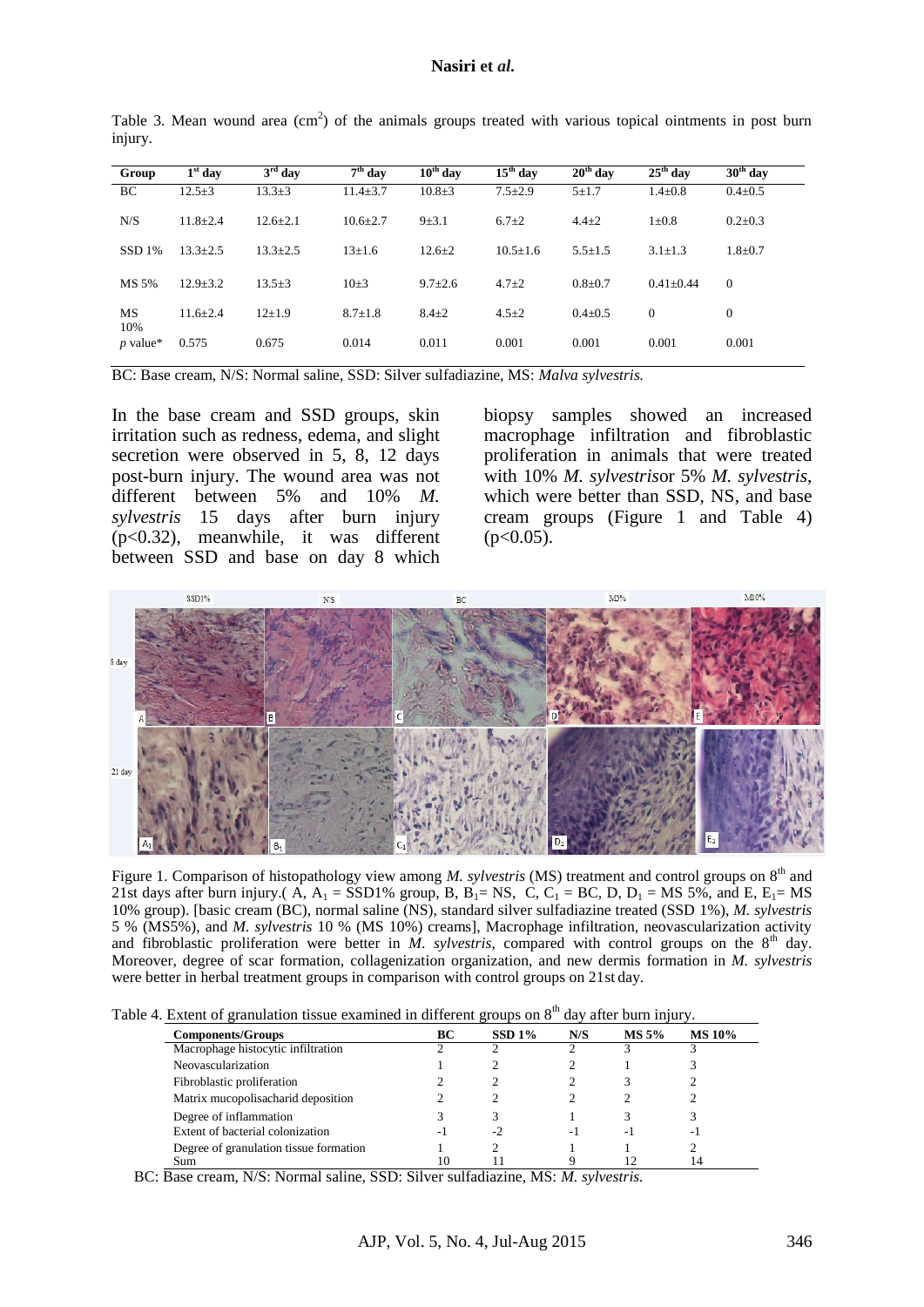The percentage of wound contractions in different groups is shown in Table 5. It was significantly increased in 10% *M. sylvestris* group as compared to the SSD and control groups. Animals who received herbal treatment creams had a shorter healing time than rats in all control groups (Figure 2). Wound contraction started from day 4 in treatment group and day 5 in control groups. On day 7, animals treated with 10% *M. sylvestris* exhibited significant increase in the percentage of wound contraction as compared to other experimental groups. On day 20 of post-burn injury, 10% and 5% *M.*  *sylvestris* creams exhibited more than 90% wound healing, whereas it was 63% 65.1%, and 61.5% in rats treated with BC, NS, and SSD creams, respectively. On day 25, no scar was observed in animals treated with 10% and 5% *M. sylvestris*, while this improvement was observed for control groups on day 30. The time of wound healing in the herbal treatment group was about 10 days shorter than the SSD group. The herbal groups were treated 5-7 days faster than the BC group (Table 5 and Figure 3).



Figure 2. Burn wound healing pattern in control groups [normal saline (NS), base cream (BC), and silver sulfadiazine 1% (SSD1%)] and herbal treated groups [*M. sylvestris* cream 5% and 10% (MS 5%,MS 10%)] in rats. The rate of healing in burn wounds created on rats were measured and photographed at regular intervals in both control groups and herbal treated rats during a 25-day period. Wound healing condition in (MS 10%) and MS 5% from ten rats were completed on 25 days.

|  |  |  | Table 5. Comparison of the percentage of wound contraction among <i>M. sylvestris</i> (MS) and control groups. |  |
|--|--|--|----------------------------------------------------------------------------------------------------------------|--|
|  |  |  |                                                                                                                |  |

| Group            | $3rd$ day     | $7th$ day $(%$ ) | $10^{th}$ day $(%)$ | 15 <sup>th</sup><br>dav | c<br>20 <sup>th</sup><br>day | $25^{\rm th}$<br>dav | $30^{\text{th}}$ day $(\% )$ | o<br>$35^{\text{th}}$ day $(%)$ |
|------------------|---------------|------------------|---------------------|-------------------------|------------------------------|----------------------|------------------------------|---------------------------------|
|                  | $\frac{9}{0}$ |                  |                     | $\frac{1}{2}$           | $\frac{1}{2}$                | $($ %)               |                              |                                 |
| BC               | $-7+6.5$      | $14.6 \pm 16$    | $18.4 + 9.8$ .      | $45.9 \pm 9.6$          | $63+9.3$                     | $90.2 \pm 3.5$       | $97.6 \pm 33$                | $98.8 \pm 1.8$                  |
| NS               | $-7+4.2$      | $13.4 \pm 7.4$   | $28 + 11$           | $41.9 \pm 6.5$          | $65.1 \pm 8.5$               | $92.6 \pm 4.1$       | $98.8 \pm 1.9$               | $99.2 \pm 2(32D)$               |
| <b>SSD</b><br>1% | $.5 + 3$      | .9±11.6          | $4.5 \pm 5.2$       | $25.6 \pm 8.6$          | $61.6 \pm 6.7$               | $78.8 \pm 6.6$       | $88 + 3.4$                   | $93.2 \pm 2$                    |
| MS 5%            | $-4+4.3$      | $18.6 + 16.3.5$  | $20.6 + 12$         | $58.9 \pm 16.2$         | $93.2 \pm 6.1$               | $96.5 + 3.4$         | $98.3 + 2.9$                 | 100                             |
| MS<br>10%        | $-4\% + 7.9$  | $28 + 4.6$       | $31.4 \pm 6.8$      | $64.4 \pm 10.3$         | $97.3 + 2.9$                 | $99 \pm 1.6$         | 100                          | 100                             |

BC: Base cream, N/S: Normal saline, SSD: Silver sulfadiazine, MS: *M. sylvestris.*



Figure 3. Comparison of the percentage of wound contraction between *M. sylvestris and* control groups. *M.sylvestris* (MS) 5% and10% creams treated groupd showed faster time than control groups for wound contraction (BC: Base cream, N/S: Normal saline, SSD: Silver sulfadiazine, MS: *M. sylvestris*).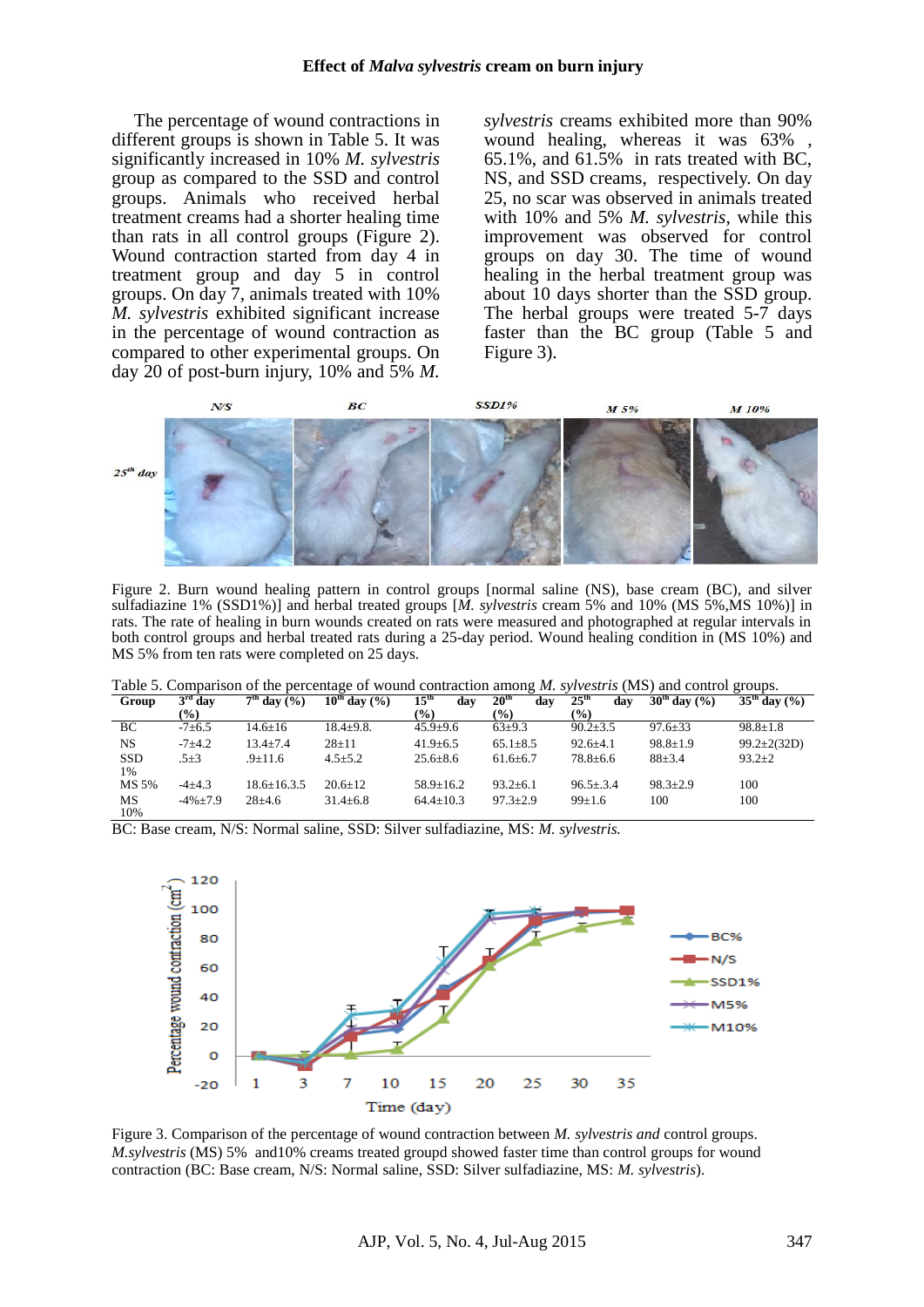The histopathology results of the condition of granulation tissue, matrix of organization, re-epithelialization, and new dermis generation are explained in Tables 4, 6, and 7. Histopathological results showed that the highest and the lowest extent of granulation tissue were observed in 10% *M. sylvestris* and NS groups, respectively (Table 4). Tissue reepithelialization components were improved in herbal groups as compared to SSD and other control groups on 8 days after burn injury. Thickness of the granular cell layer and the maturation organization of squamous cells and orthokeratin in herbal treatment group were improved compared to control group. The sum of the re-epithelialization parameters score of herbal treatment was much more than SSD and N/S treatment group (Table 6 and Figure 1).

Matrix of collagenization organization in 10% *M. sylvestris* group was better than all of the control groups at  $21<sup>st</sup>$  day. Furthermore, the score of degree of scar formation was better in a herbal treatment group. These details are shown in Table 7. Histopathological results showed that complete wound healing and new dermis formation were observed in 10% and 5% *M. sylvestris* groups whereas SSD, NS, and base cream groups had moderate wound healing.

Table 6. Comparison of the re-epithelialization components between *Mavla sylvestris* (MS) and control groups on  $8<sup>th</sup>$  day post-burn injury.

| Group/component | Epidermal<br>thickness $(0-3)$ | <b>Thickness of</b><br>granular cell<br>laver | <b>Maturation</b><br>organization of<br>squamous cells | <b>Extent of</b><br>Keratin<br>laver | <b>Orthokeratin</b> | <b>Parakeratosis</b> | Sum |
|-----------------|--------------------------------|-----------------------------------------------|--------------------------------------------------------|--------------------------------------|---------------------|----------------------|-----|
| BC              |                                |                                               |                                                        |                                      |                     |                      |     |
| N/S             |                                |                                               |                                                        |                                      |                     |                      |     |
| SSD1%           |                                |                                               |                                                        |                                      |                     |                      |     |
| MS 5%           |                                |                                               |                                                        |                                      |                     |                      |     |
| MS 10%          |                                |                                               |                                                        |                                      |                     |                      |     |

BC: Base cream, N/S: Normal saline, SSD: Silver sulfadiazine, MS: *M. sylvestris.*

Table 7 Comparison of the new dermis formation between *M. sylvestris* (MS) and control groups on  $21<sup>st</sup>$  day post-burn injury time.

| Groups          | Degree of scar<br>formation | Collagenization<br>organization | <b>Extent of hair</b><br>folliculs | <b>Extent of</b><br>lymphatic ducts | Degree of<br><i>innervations</i> | <b>SUM</b> |
|-----------------|-----------------------------|---------------------------------|------------------------------------|-------------------------------------|----------------------------------|------------|
| BC              |                             |                                 |                                    |                                     |                                  |            |
| N/S             |                             |                                 |                                    |                                     |                                  |            |
| SSD1%           |                             |                                 |                                    |                                     |                                  |            |
| MS 5%           |                             |                                 |                                    |                                     |                                  |            |
| MS <sub>1</sub> |                             |                                 |                                    |                                     |                                  |            |
| 0%              |                             |                                 |                                    |                                     |                                  |            |

BC: Base cream, N/S: Normal saline, SSD: Silver sulfadiazine, MS: *M. sylvestris.*

Table 8. The sum of the score of three histopathological components for burn wound healing in *M. sylvestris*  (MS) treatment and control groups.

| Group  | Re-epithelialization<br>$[0-15]$ | Extent of granulation tissue $( -3)$ -<br>18] | New dermis formation [0-<br>151 | Sum of score<br>$[(-3) - 58]$ |
|--------|----------------------------------|-----------------------------------------------|---------------------------------|-------------------------------|
| ВC     |                                  |                                               |                                 | 10                            |
| NS     |                                  |                                               |                                 |                               |
| SSD1%  |                                  |                                               |                                 | 22                            |
| MS 5%  |                                  |                                               |                                 | 35                            |
| MS 10% |                                  |                                               |                                 | 39                            |

The extent of granulation tissue in herbal treatment groups was better than normal saline group. Moreover, parameters of the new dermis in *M. sylvestris* were better than SSD and other control groups. Three main histopathology components of wound healing in all groups are shown in Table 7. Histopathological data showed that 10% and 5% *M. sylvestris* had better healing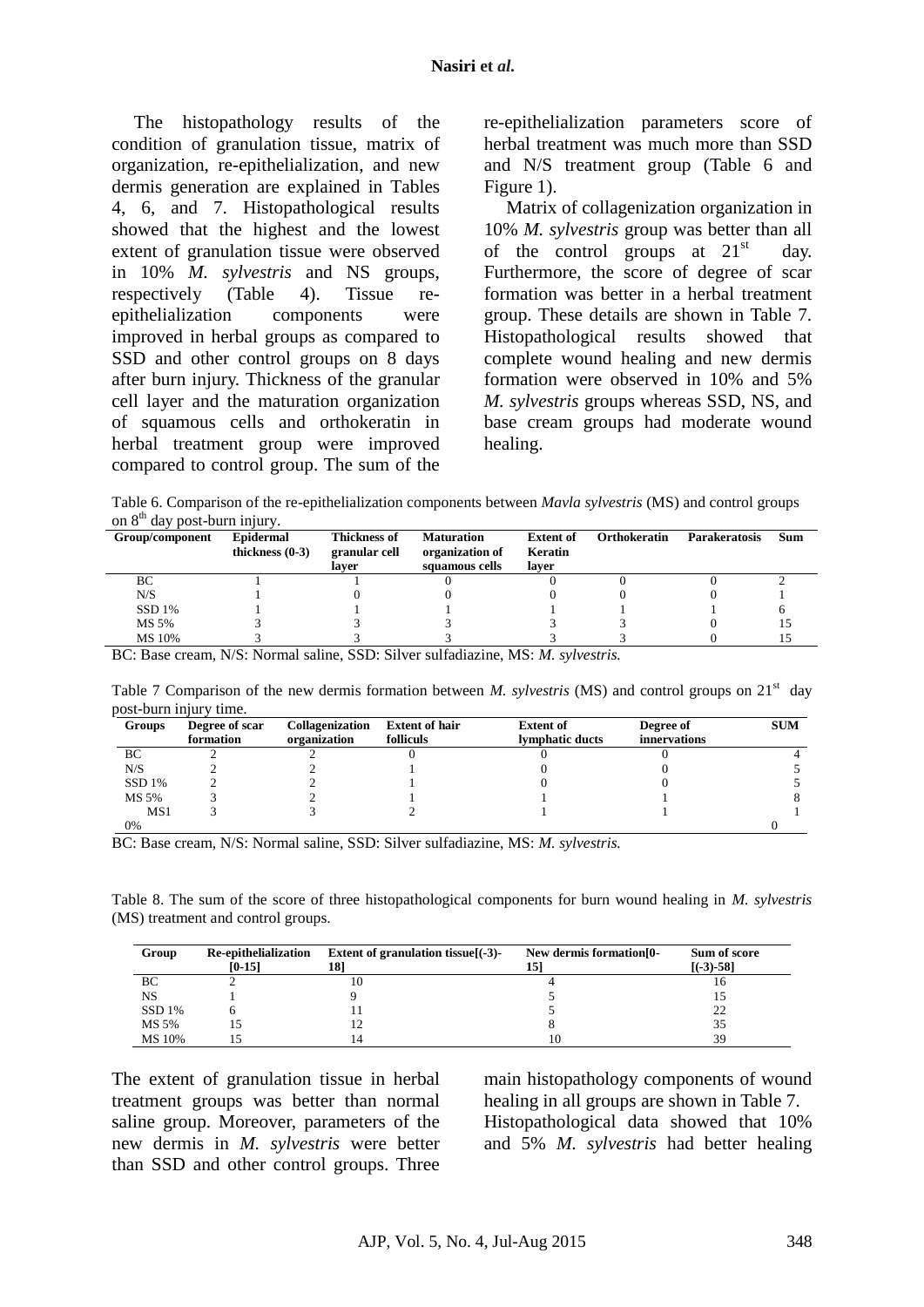effects as compared with control groups (Table 8).

The period of re-epithelialization among the study groups were different.

The reepithelialization time for 10% *M. sylvestris* was 25 days after burns injury  $(99\pm1.6\%)$ . This time for SSD cream was 35 days  $(93.2 \pm 2\%)$ . A completed wound healing was observed in animals treated with 10% and 5% *M. sylvestris* on 30<sup>th</sup> and  $35<sup>th</sup>$  days, respectively, while this time for SSD, NS, and BC creams were more than 35 days. We observed that wound care in the rats treated with herbal creams was five days shorter than the control groups.

Laboratory evaluation indicated no evidence of pathological bacteria in  $4<sup>th</sup>$  and 8<sup>th</sup> days. On day 8, a little colorless secretion was observed on wounds in SSD and NS groups and bacteria were grown on blood agar culture media. Catalase positive gram positive cocci was observed in samples of these groups. The results of bacitrucin sensitive and coagulase tests for these samples were negative. This process was completed by novobiocin test which is used to differentiate coagulase-negative staphylococci. The SSD group sample was sensitive to the novobiocin test; on the contrary, NS group sample was not sensitive to this test. Finally, microorganism existed in the SSD group was most probably Staphilococcus epidermitis while for NS group, it was Staphylococcus saprophiteccus. MacConkey agar culture did not show any pathologic organism growth in these groups.

# **Discussion**

The purpose of this study was to evaluate the effect *M. sylvestris* topical cream on burn wound healing in rats. The main result of this study showed a significant increase in burn wound contraction with topical 10% and 5% *M. sylvestris* cream during experimental trial, as compared with SSD, BC, and NS groups. The animals treated with the *M. sylvestris* showed a significant reduction in the wound area when compared with other groups. Wound healing in 10% and 5% *M. sylvestris* creams treatment groups was about 90% on the  $20<sup>th</sup>$  day after burn injury, whereas it was 63%, 65.1%, and 61.5% in rats treated with BC, NS, and SSD creams, respectively. Pathological bacteria did not exist on burn wounds that treated with herbal creams. In previous studies, *M. sylvestris* was used topically for treatment of various diseases such as ulcers, dermatitis, swellings, abscesses, cough, bronchitis, inflammatory diseases, and burns (Chung and Herbert 2001; Camejo-Rodrigues et al., 2003; Razavi et al., 2011; Wang 2005; Pirbalouti et al., 2009). Many components of the *M. sylvestris* can be responsible for antimicrobial activity against pathogen microorganisms (Veshkorova et al., 2010; Razavi et al., 2011).

The chemical compositions of *M. sylvestris* were reported to be malvone A: 2-methyl- $3$ -methoxy-5, 6-dihydroxy-1,4naphthoquinone as flavonoids. Excretion of free radicals, antioxidant action, and antiinflammatory properties of this plant showed to contribute to the treatment of wound (Pirbalouti and Koohpyeh 2011). Carotenoids, high vitamin C, carbohydrates and particularly sugars such as fructose and glucose and phenolics and high amount of ascorbic acid are present in the flowers of this plant (Barros, Carvalho et al., 2010). The results of bacteriology tests on the wound of *M. sylvestris* treated animals did not have showed any pathologic bacteria and doubtful secretion. Malvone A in *M. sylvestris* flower extract may be responsible for antibacterial activity (Pirbalouti and Koohpyeh 2011). Moreover, antioxidant, high vitamin C, and anti- inflammatory activities of *M. sylvestris* could be potent and effective properties of this plant for improving of wound healing and increasing wound contraction.

Our finding showed that 10% and 5% *M. sylvestris* could effectively prevent swelling, erythema, secretion, and other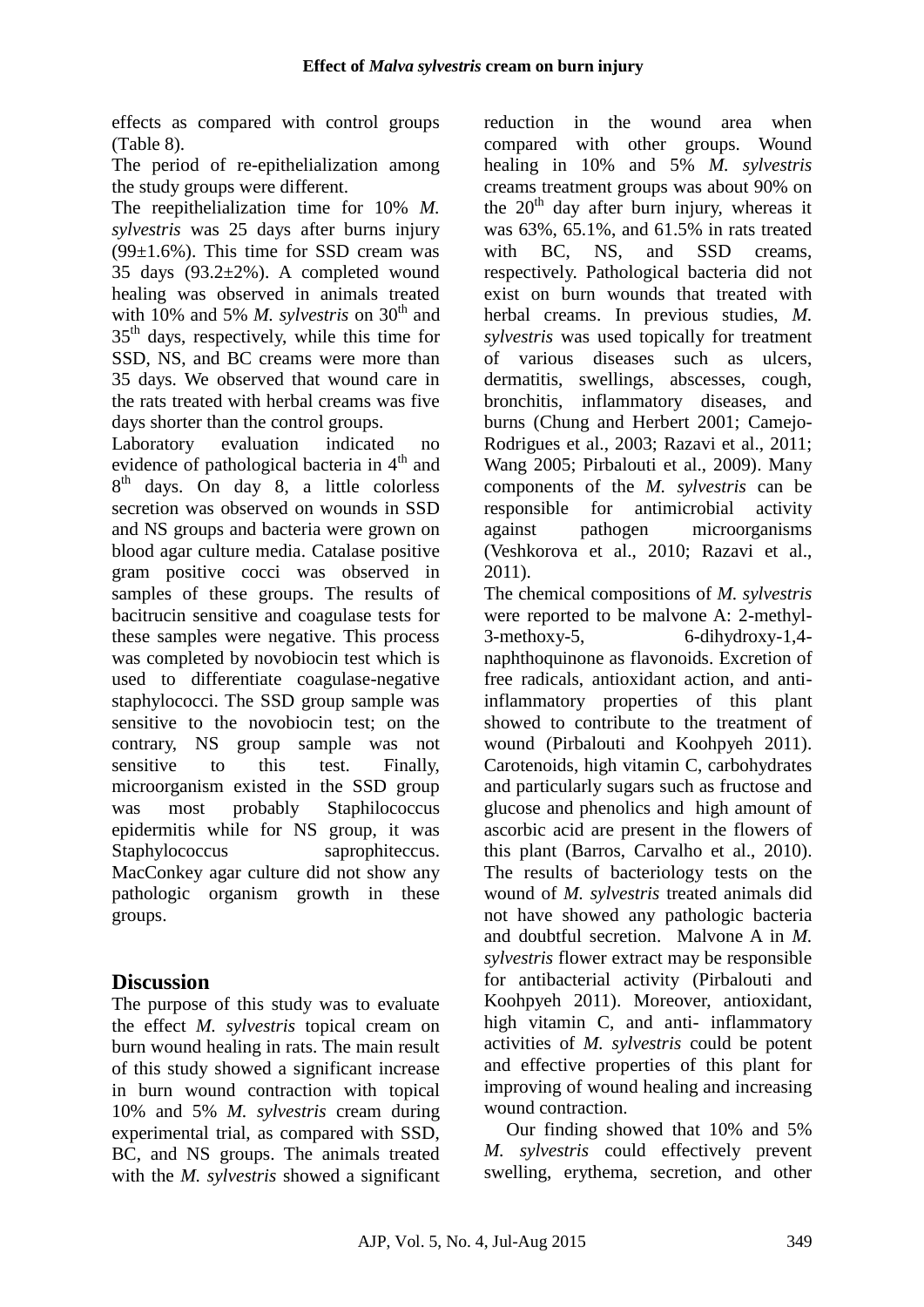burn complications. The best results for wound contraction and short time of wound healing were obtained in animal treated by M. *sylvestris* cream. Delaying of the wound healing rate in control groups as compared to topical herbal treatment may be related to existence of bacteria in wounds or because of their histopathological lesions. Although many studies reported that SSD cream is widely used in burns units to reduce the risk of secondary infection and proposed as a standard treatment for burn wound, but we found microorganisms in SSD group. This might be the reason of many problems such as delay in wound repair (Fuller 2009; Hosseinimehr et al., 2010; Maghsoudi et al., 2011). Malvone A in *M. sylvestris* may be responsible for antimicrobial activity. This may be due to either the individual or additive effects of the phyto-constituents that accelerate the process of wound healing (Pirbalouti and Koohpyeh 2011). Razavi et al. have reported that the flower extract of *M. sylvestris* showed high antibacterial effects against some human pathogenic bacteria strains. They concluded that it can be considered as an antiseptic agent (Razavi et al., 2011). Antibacterial properties of *M. sylvestris* can help to prevent the wound infection. In recent experimental studies, application of the *M. sylvestris* cream on the wound was associated with significant wound healing (Razavi et al., 2011; Pirbalouti et al., 2009).

In histopathological assessment, the reepithelialization was also found to be significantly better in animals treated with creams containing *M. sylvestris*. The results of histological evaluation showed that *M. sylvestris* significantly increased the rate of collagen turnover and wound reduction. Previous studies showed that *M. sylvestris* cream could increase well-organized bands of collagen and the number of fibroblasts and few inflammatory cells (Razavi et al., 2011; Pirbalouti et al., 2009). Collagen is the main protein in the extracellular matrix and provides strength and integrity to the dermis (Pirbalouti 2011; Razavi et al., 2011; Pirbalouti et al., 2009). The result of macrophage histiocytic infiltration and neovascularization showed well-formation in the 10% *M. sylvestris* group, but not the SSD and other control groups.

Our results also showed higher improvement of granulation tissue components such as collagen revenue in herbal treatment. Pirbalouti et al. reported that when using topical *M. sylvestris* in the treatment, collagen turnover significantly increased as compared to control groups. The findings of these two studies are similar (Pirbalouti and Koohpyeh 2011).

Collagen increase is the main component of healing process which improves and supports extracellular tissue and wound healing. It can be concluded that this biological activity of the plant may help wound contraction and rate of healing burn wounds.

Sayar et al. discussed that reepithelialization occurred after 15 days with *Hypericum perforatum* (HP) treatment and 16.5 days with *Calendula* (as an herbal medicine) treatment (Sayar et al., 2014;), although re-epithelialization depends on thickness of the granular cell layer, epidermal thickness extent, maturation and organization of squamous cells, and migration of epithelial cells. Previous studies reported that re-epithelialization by some natural products in burn wound may be accelerated. Anti-inflammatory effect of some Malvacea and Boraginaceae species accelerated collagen fiber development and epithelium regeneration and improved epithelium thickness (Razavi et al., 2011; Mogosanu et al., 2013; Sayar et al., 2014;).

We found that re-epithelialization components in the *M. sylvestris* creams had a good epithelization on the  $8<sup>th</sup>$  day after burn injury. These results showed no difference between 10% *M. sylvestris* and 5% *M. sylvestris* but the score in all control groups were lower as compared with herbal treatment groups. Moreover, we found that on 21<sup>st</sup> day, the rats treated with 10% and 5% *M. sylvestris* creams had a mature new dermis formation. The control group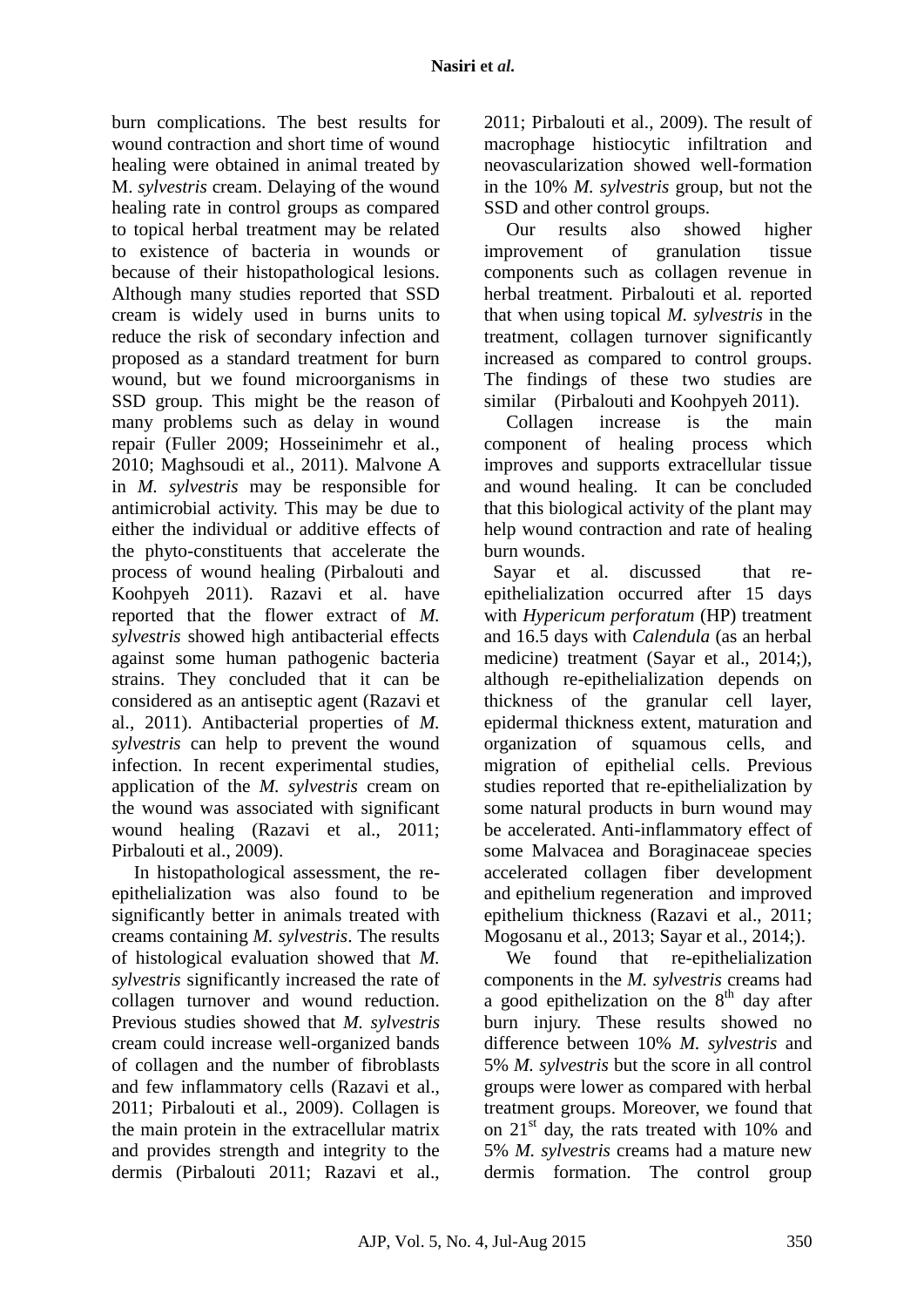exhibited a wide area of ulcerations, a mild degree of scar formation, and other new dermis components. In our study, the new dermis formation was significantly higher on day 21 in the *M. sylvestris* group compared to the others. Macrophage histiocytic infiltration with congestions in the dermis, indicated that the healing in 10% and 5% *M. sylvestris* was better than other control groups. This variable was equal between 10% *M. sylvestris* and 5% *M. sylvestris*. Therefore, this plant can be considered as a wound healing agent. The wound repair process treated with *M. sylvestris* group was better than the standard SSD group and others which involves steps including the degree of inflammation, mucopolysacharid deposition, fibroblastic proliferation, macrophage infiltration, degree of granulation tissue, and neovascularization. *M. sylvestris* cream increased neovascularization, short period epithelialization and improved healing of the infection. Collagen plays an important role in the wound healing and it is an important component of connective tissue, which affords a structural framework for the renewal tissue. Collagen is produced by fibroblasts and facilitates the wound in gaining good quality during wound healing. The process of wound healing is very complex and occurs through coagulation, inflammation, debridement, and reepithelialization phases. The role of proliferation, migration, and discrimination of squamous epithelial cells of epidermis of the healing process is important. In the last stage of the healing process, collagen deposition and remodeling occurs intradermis (Fuller 2009; Mekonnen et al., 2013; Mustafa et al., 2013). In the present study, parameters of the granulation tissue and re-epithelialization on  $8<sup>th</sup>$  day post burn injury and parameters of new dermis on 21st day were better in *M. sylvestris* treatment as compared to other treatment groups. In most of the cases, 10% *M. sylvestris* cream showed a better healing effect than other groups. The biological

activity of this plant may be attributed to its antioxidants such as polyphenols, vitamin C, vitamin E, b-carotene, and other important phytochemical (Barros et al., 2010). In folk medicine, the medicinal application of the common mallow is to treat specific disorders such as digestive, respiratory, genitourinary, muscular, and skeletal system, as well as skin disorders and injuries. Moreover, it possesses antiinflammatory properties. It is also used as bronchodilator, expectorant, antitussive, and anti-diarrheal. It is highly recommended for acne and skin care, for centuries by European, North African, and Asian people (Sayar et al., 2014).

In our study, average of wound area, more than 90% percentage wound contraction, and wound healing time were 20 , 25, and 30-35 days for *M. sylvestris*, NS, BC, and SSD creams, respectively. This finding was similar to other reported studies (Veshkorova et al., 2010; Pirbalouti et al., 2009; Pirbalouti and Koohpyeh 2011). Nearly all histological data, including extent of granulation tissue (macrophage histocytic infiltration and neovascularization), re-epithelialization (epidermal thickness, thickness of granular cell layer, maturation organization of squamous cells, extent of keratin layer, and orthokeratin), and new dermis formation (degree of scar formation and collagenization organization) support the hypothesis that topical *M. sylvestris* cream is more efficient than standard common burn wound therapy in the treatment of second-degree burn wounds. The enhanced capacity for the histological promotion and acceleration of wound healing with the *M. sylvestris* could be explained by the antiinflammatory, antibacterial, antioxidant properties, presence of mucilage, and high vitamin C content of this medicinal plant that is well documented in the previous studies (Barros et al., 2010; Pirbalouti and Koohpyeh 2011; Razavi al., 2011; Samavati and Manoochehrizade 2013; Pirbalouti et al., 2009).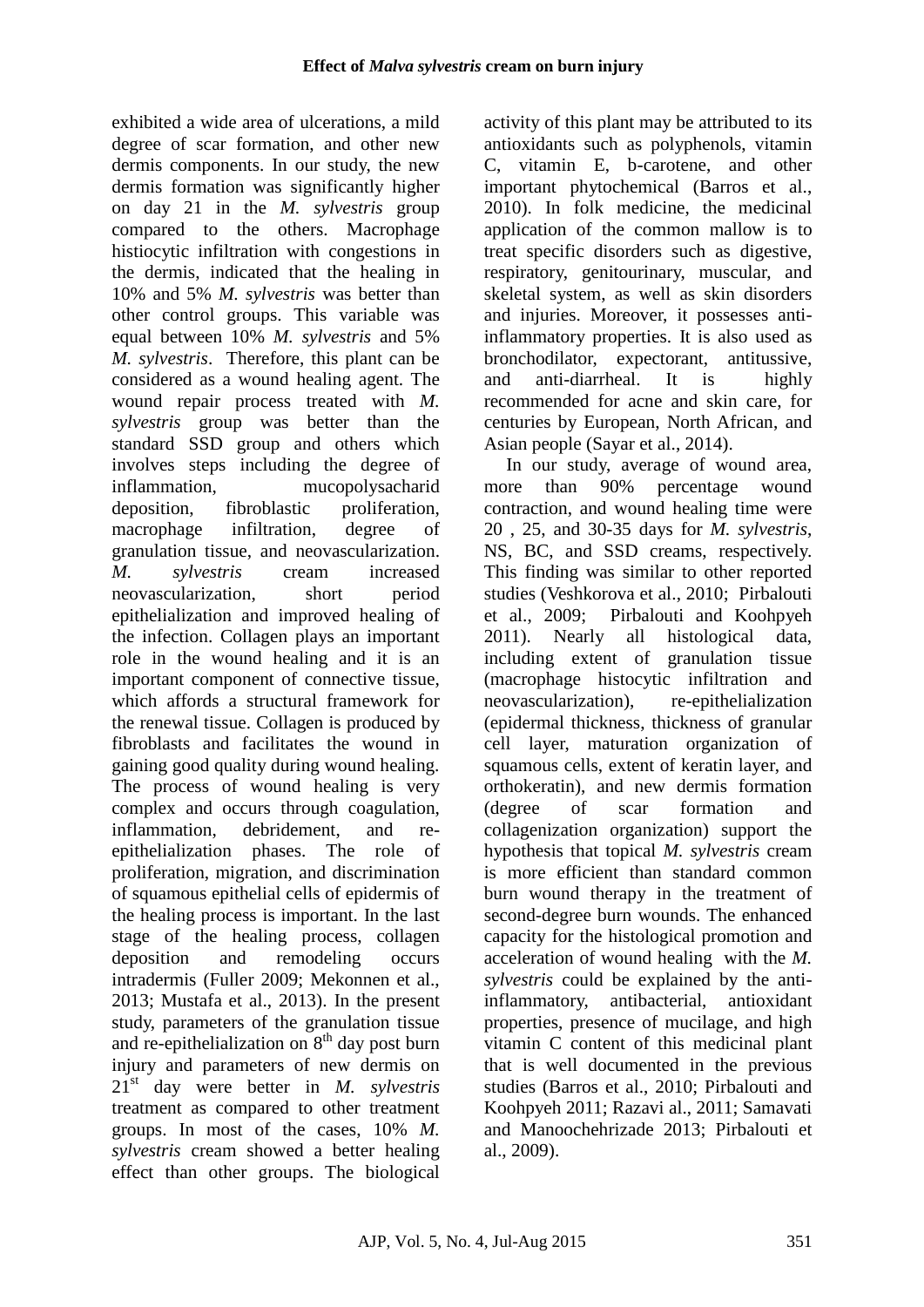The results of this study showed that *M. sylvestris* cream effectively improved various phases of the deep second burn wound and histology components of healing as compared to standard silver sulfadiazine and normal saline control groups. Therefore, this experimental study supports the recommendation of European, African, Asian, and Iranian traditional literatures about the use of this medicinal plant for wound healing. Topical administration of *M. sylvestris* cream resulted in faster healing burn wounds in vivo due to improvement in rates of wound contraction, facilitation of extent of granulation, reduction epithelialization time, new dermis formation, and prevention of infection burn wound parameters.

#### **Acknowledgments**

This study was supported by a grant from the Mazandara University of Medical Sciences, Sari, Iran. This research was the subject of a PhD thesis of Ebrahim Nasirias, PhD student of Mazandaran University of Medical Sciences.

### **Conflict of interest**

The authors have declared no potential conflict of interest with respect to the authorship and/or publication of this study.

## **References**

- Akhoondinasab MR, Khodarahm A, Akhoondinasab M, Saberi M, Iranpour M. 2015. Assessing effect of three herbal medicines in second and third degree burns in rats and comparison with silver sulfadiazine ointment. Burns, 41: 125-31.
- Aliasl JFK. 2013. Traditional herbal remedies for burn wound healingin Canon of Avicenna. Jundishapur J Nat Pharm Prod, 8: 192-6.
- Atiyeh BS, Costagliola M, Hayek SN,Dibo SA. 2007. Effect of silver on burn wound infection control and healing: review of the literature. Burns, 33: 139-48.
- Bahramsoltani R, Farzaei MH, Rahimi R. 2014. Medicinal plants and their natural components as future drugs for the

treatment of burn wounds: an integrative review. Arch Dermatol Res, 306: 601-17.

- Barros L, Carvalho AM, Ferreira IC. 2010. Leaves, flowers, immature fruits and leafy flowered stems of *Malva sylvestris*: a comparative study of the nutraceutical potential and composition. Food Chem Toxicol, 48: 1466-72
- Beheshti A, Shafigh Y, Zangivand AA, Samiee-Rad F, Hassanzadeh G,Shafigh N. 2013. Comparison of topical sucralfate and silver sulfadiazine cream in second degree burns in rats. Adv Clin Exp Med, 22: 481-7.
- Camejo- Rodrigues J, Ascensao L, Bonet MA,Valles J. 2003. An ethnobotanical study of medicinal and aromatic plants in the natural park of Serra de Sao Maeda (Portugal). J Ethnopharmacol, 89: 199-209.
- Chung JY, Herbert ME. 2001. Myth: silver sulfadiazine is the best treatment for minor burns. West J Med, 175: 205-206.
- Conforti F, Sosa S, Marrelli M, Menichini F, Statti GA, Uzunov D ,Tubaro A, Menichini F, Loggia RD. 2008. In vivo antiinflammatory and in vitro antioxidant activities of Mediterranean dietary plants. J Ethnopharmacol, 116: 144-51.
- Cutillo F, Abrosca B, Dellagreca M, Fiorentino A, Zarrelli A. 2006. Terpenoids and phenol derivatives from *Malva silvestris*. Phytochemistry, 67: 481-5.
- DellaGreca M, Cutillo FD, Abrosca B, Fiorentino A, Pacifico S, Zarrelli A. 2009. Antioxidant and radical scavenging properties of *Malva sylvestris*. Nat Prod Commun, 4: 893-6.
- Edraki M, Akbarzadeh A, Hosseinzadeh M, Tanideh N,Salehi A. 2014. Koohi-Hosseinabadi O. Healing Effect of Sea Buckthorn, Olive Oil, and Their Mixture on Full-Thickness Burn Wounds. Adv Skin Wound Care, 27: 317-23.
- Fong J, Wood F. 2006. Nanocrystalline silver dressings in wound management: a review. Int J Nanomedicine, 1: 441-9.
- Forjuoh SN. 2006. Burns in low- and middleincome countries: a review of available literature on descriptive epidemiology, risk factors, treatment, and prevention. Burns, 32: 529-37.
- Fuller FW. 2009. The Side Effects of Silver Sulfadiazine. J Burn Care Rehabil, 30:464- 70.
- Gasparetto JC, Martins CA, Hayashi SS, Otuky MF, Pontarolo R. 2012. Ethnobotanical and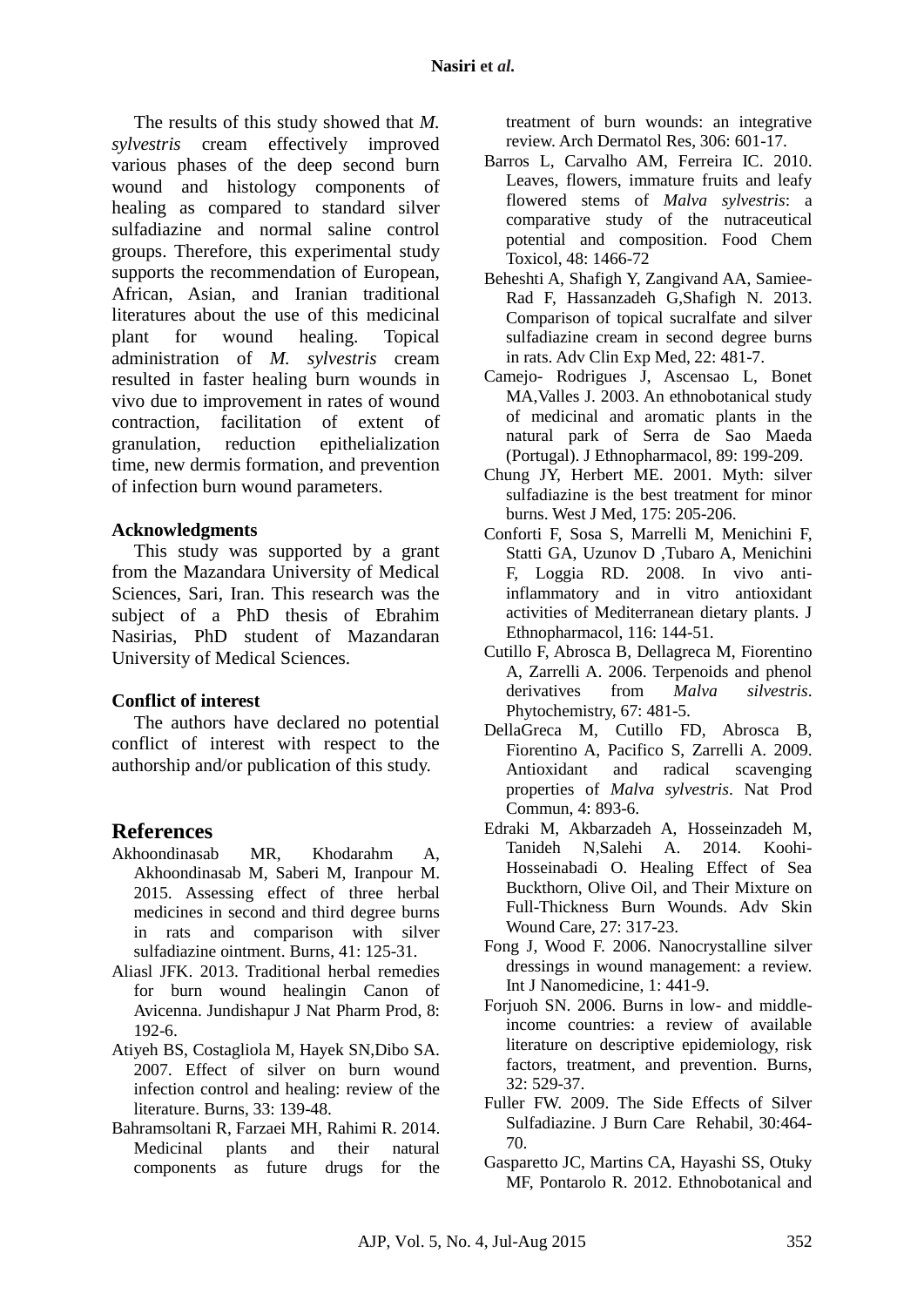scientific aspects of *Malva sylvestris* L.: a millennial herbal medicine. J Pharm

- Pharmacol, 64: 172-89.<br>Haghdoost F, Barada Baradaran-Mahdavi MM, Zandifar A, Sanei MH, Zolfaghari B, Javanmard SH. 2013. Pistacia atlantica Resin Has a Dose-Dependent Effect on Angiogenesis and Skin Burn Wound Healing in Rat. Evid Based Complement Alternat Med, 2013: 1-8.
- Hosseinimehr SJ, Khorasani G, Azadbakht M, Zamani P, Ghasemi. M. 2010. Effect of aloe cream versus silver Sulfadiazine for healing burn wounds in rats. Acta Dermatovenerol Croat. Act Develop Cro, 18: 2-7.
- Khorasani GA, Hosseinimehr SJ, Azadbakht M, Zamani A, Mahadavi M. 2009. Aloe Versus Silver Sulfadiazine Creams for Second-Degree Burns:A Randomized Controlled Study. Surg Today, 39: 587–591.
- Maghsoudi H, Monshizadeh S, Mesgari M. 2011. A comparative study of the burn wound healing properties of saline-soaked dressing and silver sulfadiazine in rats. Indian J Surg, 73: 24-7.
- Mekonnen A, Sidamo T, Asres K, Engidawork E. 2013. In vivo wound healing activity and phytochemical screening of the crude extract and various fractions of Kalancho petitiana A.Rich(Crassulaceae) leaves in mice. J Ethnopharmacol , 145: 638-46.
- Miller AC, Rashid RM, Falzon L, Elamin EM,Zehtabchi S. 2012. Silver sulfadiazine for the treatment of partial-thickness burns and venous stasis ulcers. J Am Acad Dermatol, 66: 159-65.
- Mogosanu GD, Popescu FC, Busuioc CJ, Lascar I, Mogoanta L. 2013. Comparative study of microvascular density in experimental third-degree skin burns treated with topical preparations containing herbal extracts. Rom J Morphol Embryol, 54: 107–113.
- Kulac M, Aktas C, Tulubas F, Uygur R, Kanter M, Erboga M, Ceber M, Topcu B, Ozen OA. 2013. The effect of topical treatment with curcumin on burn wound healing in rats. J Mol Hist, 44: 83-90.
- Nasiri E, Hosseinimehr SJ, Azadbakht M, Madani SA. 2014. A review of natural products for burn healing based on the Iranian traditional medicine. J Mazandaran Univ Med Sci, 23: 263-280. ( Persian).
- De Oliveira AP, Franco Ede S, Rodrigues Barreto R, Cordeiro DP, de Melo RG, de

Aquino CM, E Silva AA, de Medeiros PL, da Silva TG, Góes AJ, Maia MB.. 2013. Effect of Semisolid Formulation of Persea Americana Mill (Avocado) Oil on Wound Healing in Rats. Evid Based Complement Alternat Med, 472382:1-8.

- Penn JW, Grobbelaar AO, Rolfe KJ. 2012. The role of the TGF-β family in wound healing, burns and scarring: a review. Int J Burns Trauma, 2: 18–28.
- Pirbalouti AG, Koohpyeh A. 2011. Wound Healing Activity of Extracts of *Malva sylvestris* and Stachys lavandulifolia. Int J Biol, 3: 174-179.
- Pirbalouti AG, Yousefi M, Nazari H, Karimi I, Koohpayeh A. 2009. Evaluation of Burn Healing Properties of Arnebia euchroma and *Malva sylvestris*. E J Bio, 5: 62-66.
- Razavi SM, Zarrini GR, Molavi G, Ghasemi G. 2011. Bioactivity of *Malva Sylvestris* L., a Medicinal Plant from Iran. Iran J Basic Med Sci, 14: 574-579.
- Sadeghi-Bazargani H, Mohammadi R. 2012. Epidemiology of burns in Iran during the last decade (2000-2010): review of literature and methodological considerations. Burns, 38: 319-29.
- Samavati V, Manoochehrizade A. 2013. Polysaccharide extraction from *Malva sylvestris* and its anti-oxidant activity. Int J Biol Macromol, 60: 427-36.
- Sayar H, Gergerlioglu N, Seringec N, Ozturk P, Bulbuloglu E,G., K. 2014.Comparison of efficacy of topical phenytoin with hypericin in second-degree burn wound healing: An experimental study in rats. Med Sci Monit Basic Res. 20: 36-46.
- Süntar IP, Akkol EK, Yilmazer D, Baykal T, Kirmizibekmez H, Alper M, et al. 2010. Investigations on the in vivo wound healing potential of Hypericum perforatum L. J Ethnopharmacol, 127: 468-77.
- Tavares Pereira DDS, Lima-Ribeiro MHM, Pontes-Filho NT, Carneiro-Le˜ao ADA, Santos Correia MTD. 2012. Development of AnimalModel for Studying Deep Second-Degree-Thermal Burns. J Biomed Biotechnol, 2012: 1-7.
- Usami A, Kashima Y, Marumoto S, Miyazawa M. 2013. Characterization of aroma-active compounds in dry flower of *Malva sylvestris* L. by GC-MS-O analysis and OAV calculations. J Oleo Sci, 62: 563-70.
- Velnar T, Bailey T, Smarkoli V. 2009. The Wound Healing Process: An Overview of